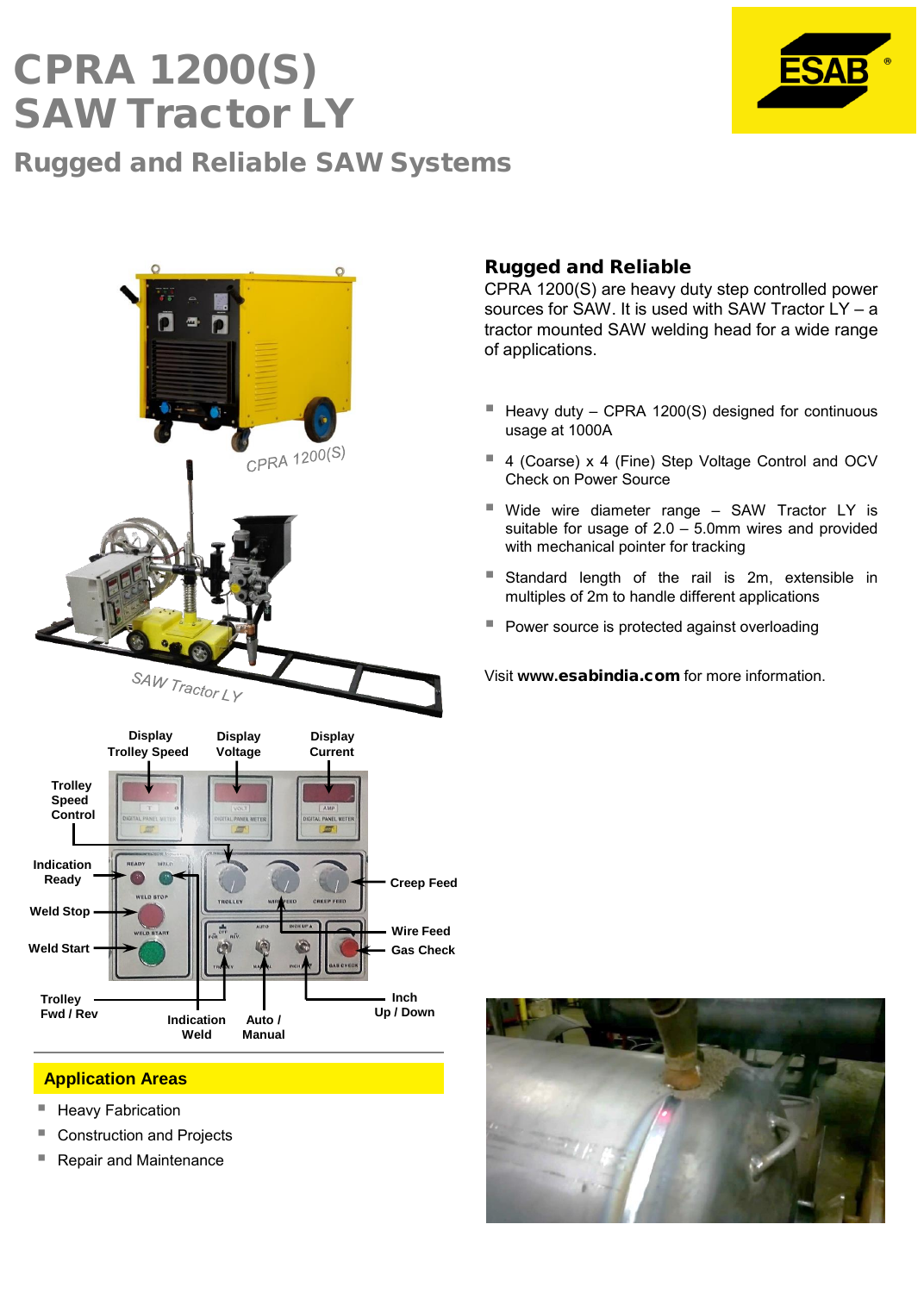| <b>Specifications / Technical Data</b>            |                                                            |
|---------------------------------------------------|------------------------------------------------------------|
| <b>Power Source</b>                               | <b>CPRA 1200(S)</b>                                        |
| Mains supply, V/Ph, Hz                            | 415/3, 50                                                  |
| Input power, KVA (max)                            | 77                                                         |
| Open Circuit Voltage (OCV), V                     | $30 - 60$                                                  |
| Output current at 100% duty cycle, A              | 1000                                                       |
| Output current at 60% duty cycle, A               | 1200                                                       |
| Output current range                              | $200 - 1200$                                               |
| Dimensions, Ixwxh, mm                             | 960 x 640 x 860                                            |
| Weight, Kg                                        | 375                                                        |
| Insulation class                                  | F                                                          |
| <b>Tractor Mounted Welding Head</b>               | <b>SAW Tractor LY</b>                                      |
| Wire (single) diameter range, mm                  | $2.0 - 5.0$                                                |
| Welding (trolley) speed, m/min                    | $0.2 - 2.2$ (0.2 – 1.5 for higher wire diameter)           |
| Wire feed speed, m/min                            | $0.3 - 3.0$                                                |
| Height of cross beam, mm (adjustable)             | 70                                                         |
| Distance of tractor head, mm (adjustable)         | 100 x 100 x 70 (longitudinal, transversal, front and rear) |
| Rotation angle of cross-beam around vertical, deg | ±90                                                        |
| Tractor head inclination, deg                     | ±45                                                        |
| Torch inclination, deg                            | ±45                                                        |
| Flux container volume, Itr                        | $\,6$                                                      |
| Diameter (inner) of wire spool, mm                | 300                                                        |
| Wire spool capacity, Kg                           | 25                                                         |
| Dimensions, Ixwxh, mm                             | 1080 x 480 x 740                                           |
| Weight (without wire spool), Kg                   | 55                                                         |

#### **Ordering Information**

| <u> 1988 - 1998 - 1999 - 1999 - 1999 - 1999 - 1999 - 1999 - 1999 - 1999 - 1999 - 1999 - 1999 - 1999 - 1999 - 199</u> |             |                                |             |
|----------------------------------------------------------------------------------------------------------------------|-------------|--------------------------------|-------------|
| Description                                                                                                          | Part number | Description                    | Part number |
| CPRA 1200(S)                                                                                                         | 1621649303  | HFR Welding Cable Cu 70 sq mm  | 4600600183  |
| SAW Tractor LY (CPRA-S)                                                                                              | 4620112100  | HFR Welding Cable Cu 95 sq mm  | 4600600184  |
| Track 2m For SAW Tractor LY                                                                                          | 4620649352  | HFR Welding Cable Cu 120 sq mm | 4600600185  |
|                                                                                                                      |             | <b>Welding Hand Gloves L</b>   | 2001005001  |

Note : SAW Tractor LY (CPRA-S) is delivered with 2m track, 1 set of control cable, 2 nos. 15m long Cu 70 sq mm welding cables, 2 nos. 5m long Cu 70 sq mm welding cables with earth clamp along with contact tips and feed rollers for the usage of 2.4 to 5.0mm diameter of wires.

**Eastern Regional Office** P41 Taratala Road Kolkata 700 088 Tel : (033) 2401 9671<br>Fax : (033) 2401 4427  $:(033)$  2401 4427 Email : eqptsales.er@esab.co.in

**Western Regional Office** 501/502, 5th Floor, Sagar Tech-B 239 – 240, DLF Tower Andheri Kurla Road, Saki Naka Andheri East, Mumbai 400 072 Tel : (022) 2851 7386 Fax : (022) 2852 4974 Email : eqptsales.wr@esab.co.in

**Northern Regional Office** Shivaji Marg, Near Karampura Crossing, New Delhi 110 015 Tel : (011) 4142 7091 Fax :  $(011)$  4142 7099 Email : eqptsales.nr@esab.co.in

**Southern Regional Office** 13, Industrial Estate, III Main Road, No. 218, Ashirvad Ambattur, Chennai – 600 058 Tel : (044) 4340 4806<br>Fax : (044) 4228 1100  $: (044)$  4228 1100 Email : eqptsales.sr@esab.co.in

**Central Regional Office** South Ambazari Road Bajaj Nagar, Nagpur 440 010 Tel : (0712) 222 9547 / 48 Fax : (0712) 222 9549 Email : eqptsales.cr@esab.co.in



## **ESAB / esabindia.com**

Regd & H. O. : ESAB INDIA LIMITED 13, Industrial Estate, III Main Road Ambattur, Chennai – 600 058 Email: info@esab.co.in



**COMPANY WITH MANAGEMENT SYSTEM CERTIFIED BY DNV**  $=$ ISO 9001 $=$  $=$  ISO 14001 $=$  $=$  OHSAS 18001 $=$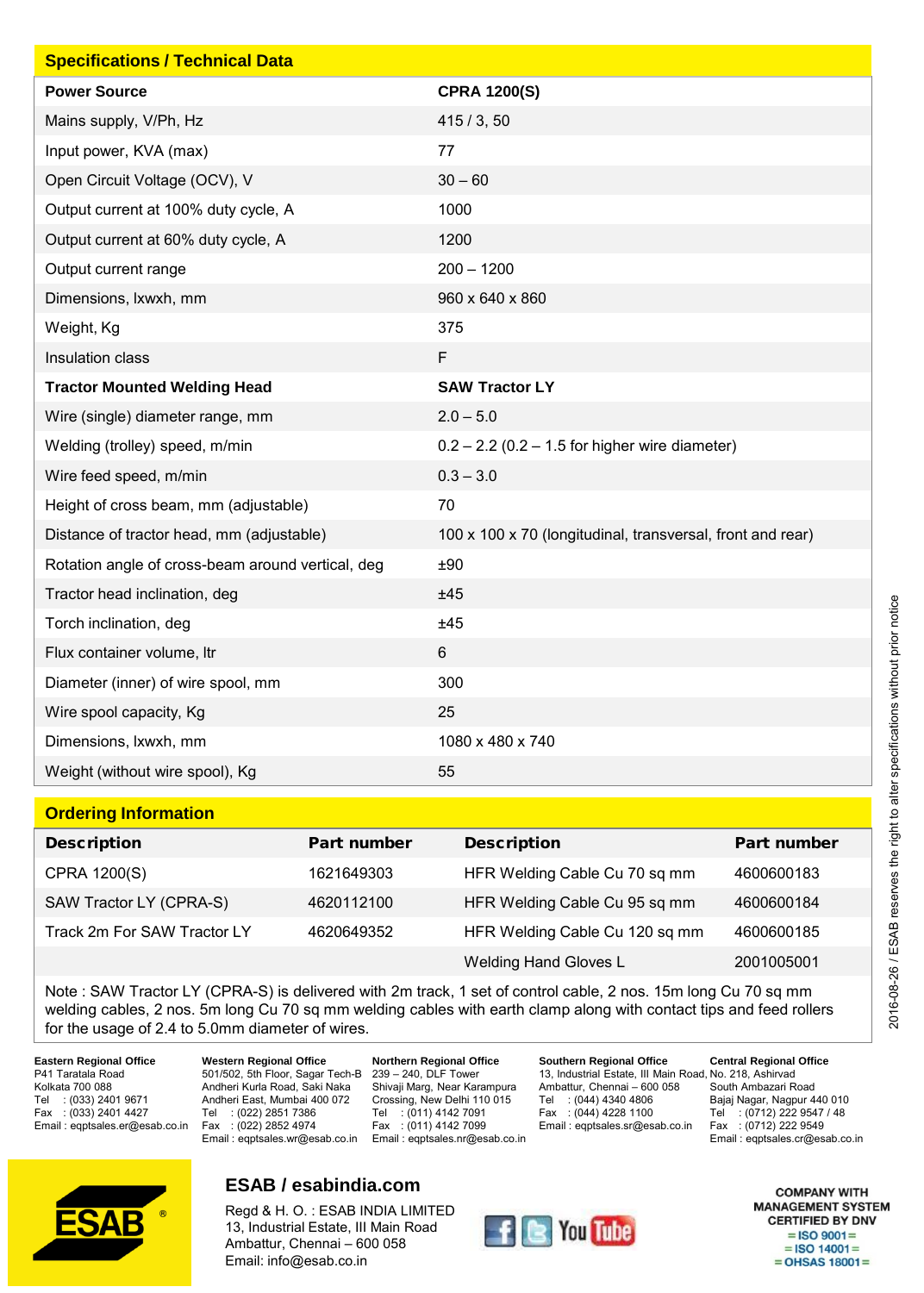# CPRA 1250i







*CPRA 1250i*

### Rugged and Reliable

CPRA 1250i is a heavy duty IGBT based inverter power source with multi-process capability designed for high productivity SAW & gouging applications. SAW Tractor CPRA is a tractor mounted SAW welding head for a wide range of applications.

- Heavy duty rated at 1250A / 100% duty cycle, suitable for 24 x 7 usage
- $\blacksquare$  Wide mains voltage tolerance  $-$  415V +/- 15%
- Multi-process suitable for SAW, MMAW and Arc Air Gouging (AAG) upto 10mm electrodes
- SAW Tractor CPRA 4-roll drive for smooth wire feeding for 2.0 – 6.0mm diameter wires and provided with mechanical pointer for tracking
- In-built protections against overheating, overcurrent and under voltage

Visit **www.**esabindia.com for more information.







#### **Application Areas**

- Heavy Fabrication
- Construction and Projects
- Repair and Maintenance